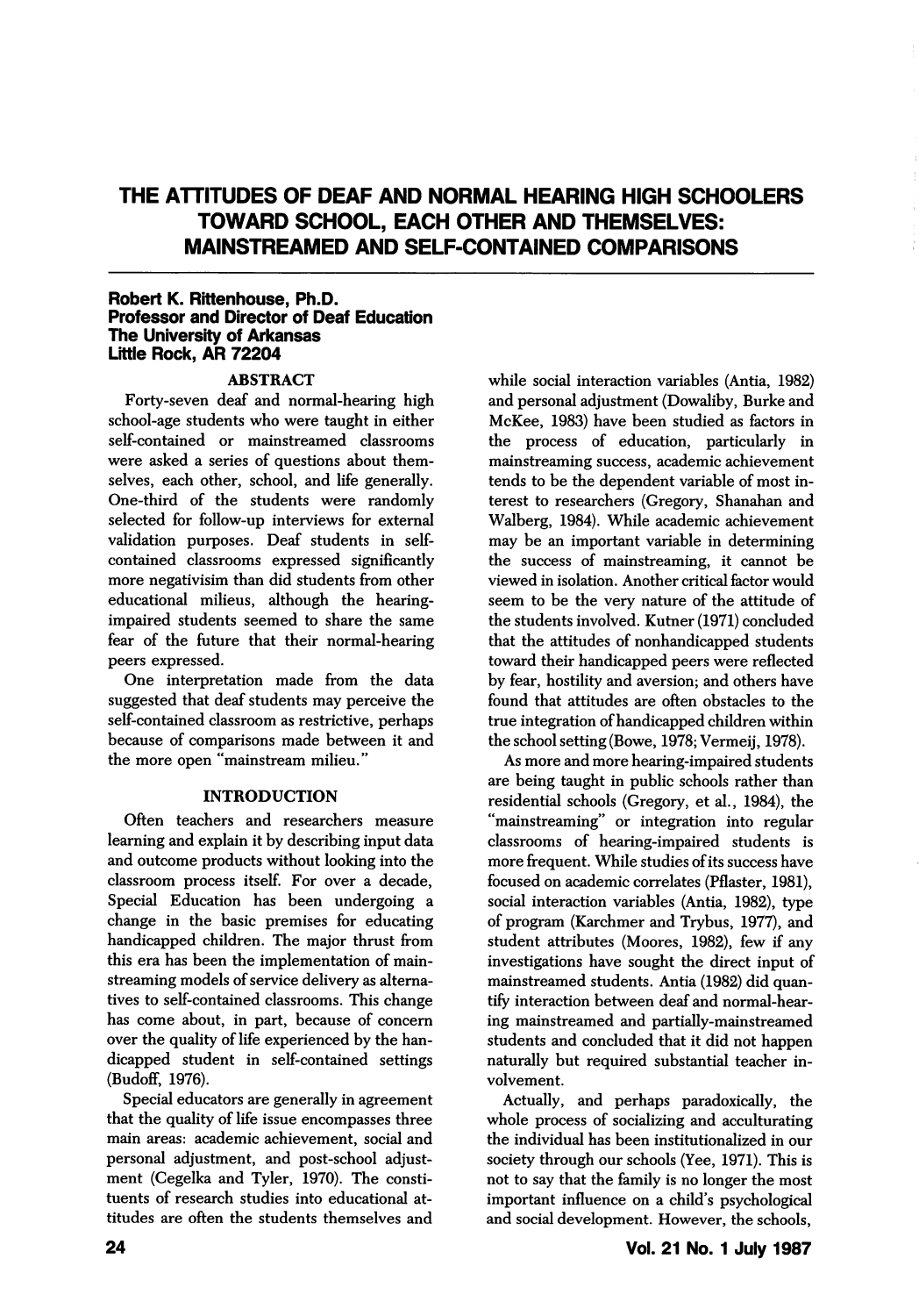through their curricular and extra-curricular programs, have become formalized environ ments through which children and adolescents establish personal and intimate relationships with peers and teachers as well as interact with life issues. A close examination of the classroom and the learning process reveals the importance not only in ideas, but also feelings. Perhaps this emphasis on ideas and social development in the schools and the degree to which students feel nurtured and stimulated determines the quality of educational life.

### PURPOSE

This study identified the perceptions and atti tudes held by high school-age deaf and normalhearing students of themselves, each other and school. The purpose of the investigation was to describe the general attitude of deaf adolescents toward critical life variables and determine what if any influence mainstreaming might be having on it.

### METHOD

Forty-seven deaf and normal-hearing high school juniors and seniors were asked to com plete 2 nine-item questionnaires that were parallel in content and purposefully varied in form. Nineteen of the students were deaf and 28 had normal hearing. All of the students at tended the same suburban public high school. Eleven of the deaf students were mainstreamed into academic classes and eight were taught in self-contained classrooms. Sixteen of the nor mal-hearing students attended classes that in cluded deaf students and 12 attended "selfcontained" classes. The unaided hearing losses of the deaf students ranged from 72dB - 105dB with a mean loss of 83dB in the better ear (ISO). All of the self-contained, deaf students had acquired their losses before the age of 3 years, while 9 of the 11 mainstreamed deaf stu dents had. The hearing differences between the 2 groups were not statistically significant.

The students completed the 2 questionnaires one after the other in the same order. Approx imately Vs of each group were randomly selected for follow-up interviews with the investigator. The purpose of the interview was to establish external validation as well as upgrade the dis crete data that resulted from the question naires. None of the questionnaires had to be discounted. All of the questioning and the inter viewing was conducted in small groups over one school day.

## RESULTS

Because of the nature of the dependent meas ures, two two-way analyses of variance were performed. One set of data resulted from the responses to nine yes-no questions and the other set of data was obtained from responses to nine matching questions which required that a letter grade of A-F be assigned. Of the eigh teen questions asked, four yielded significant differences under one or the other or both analyses (Tables 1 and 2). Significantly more deaf students in self-contained classrooms re ported that they disliked their teacher (50%), than did normal-hearing students (8%). Table 2 shows that when students were asked to grade their teachers, deaf students in self-contained classrooms consistently gave significantly more C grades (62.5%) than did their normal-hearing counterparts (8.3%), although 17% of the nor mal-hearing students recorded  $D$ 's for their teachers. On question 2, significantly more selfcontained deaf students (37.5%) reported that they did not like their classmates than did their normal-hearing peers (0%); however, the cor responding letter-grade question did not yield a significant difference. Question 5 (Do you like school?) yielded a significant difference be tween deaf and normal-hearing students in selfcontained environments under both analyses. Fifty percent of the deaf students did not like school while only 8% of the normal-hearing stu dents indicated that they did not. On the more sensitive letter-grade analysis, 38% of the deaf students gave a grade of  $D$  to the school while C was the lowest grade given by normal-hearing students. When students were asked how well they liked their academic classes (Question 6), 75% of the self-contained deaf students gave grades of C or below while only 25% of the normal-hearing students did. This difference was significant  $(F = .03)$ . On all other questions, there were no significant differences be tween the two groups of students under either environmental condition.

Generally the students seemed to like their classmates (Table 1, Question 3), although deaf students tended to give significantly stricter grades (Table 2, Question 3). The students tended to feel good about themselves (Question 4 and about their life conditions (Questions 7 and 9), and their future prospects (Question 8);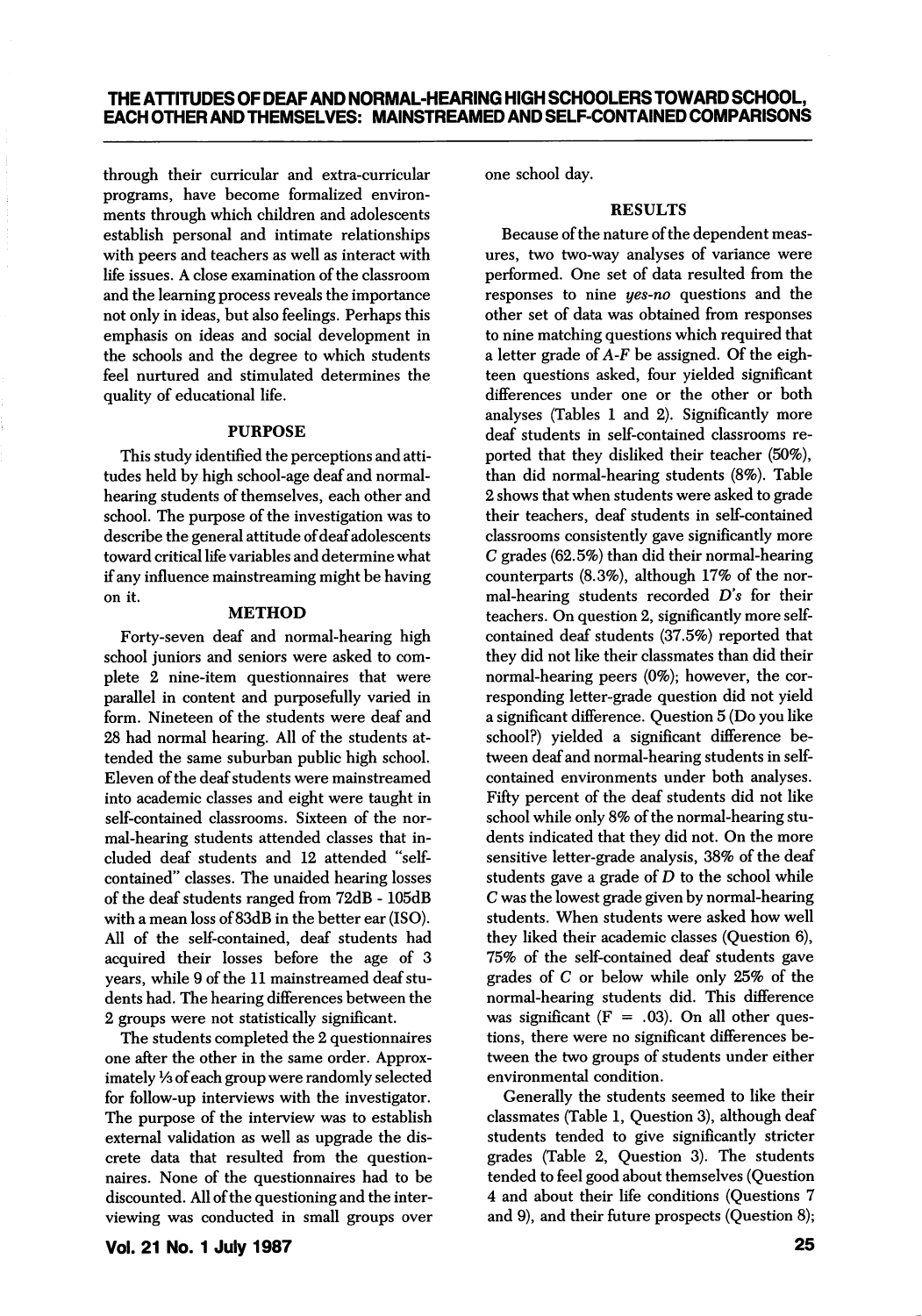### THE ATTITUDES OF DEAF AND NORMAL-HEARING HIGH SCHOOLERS TOWARD SCHOOL, EACH OTHER AND THEMSELVES: MAINSTREAMED AND SELF-CONTAINED COMPARISONS

although the normal-hearing students tended to feel less optimistic about the fu ture than one might expect, at least based on their rather positive attitudes toward their past and their present life conditions (Question 8).

| <b>TABLE 1</b>                                                                    |  |  |  |  |  |  |  |  |  |
|-----------------------------------------------------------------------------------|--|--|--|--|--|--|--|--|--|
| The Results Of The 9-Item Attitudinal Questionnaire Administered To The Students: |  |  |  |  |  |  |  |  |  |
| <b>Reported In Percentages</b>                                                    |  |  |  |  |  |  |  |  |  |

|                  |                                               | <b>MAINSTREAMED</b> |      |      |              | <b>SELF-CONTAINED</b> |                |          |      |      |              |
|------------------|-----------------------------------------------|---------------------|------|------|--------------|-----------------------|----------------|----------|------|------|--------------|
|                  |                                               | Normal-hearing      |      | Deaf |              | F-                    | Normal-hearing |          | Deaf |      | F-           |
| <b>OUESTIONS</b> |                                               | Yes                 | No   | Yes  | No           | <b>LEVEL</b>          | Yes            | No       | Yes  | No   | <b>LEVEL</b> |
|                  | 1. Do you like your teacher                   | 87.5                | 12.5 | 1100 | $\mathbf{0}$ | .27                   | 91.7           | 8.3      | 50   | 50   | .03          |
|                  | 2. Do you like most of your classmates        | 81.3                | 18.8 | 72.7 | 27.3         | . 22                  | 1100           | $\Omega$ | 62.5 | 37.5 | .03          |
|                  | 3. Do you like your handicapped<br>classmates | 100                 | 0    | 81.8 | 18.2         | .08                   |                |          |      |      |              |
|                  | 4. Do you like yourself                       | 93.8                | 6.3  | 90.9 | 9.1          | .64                   | 100            | 0        | 75   | 25   | .10          |
|                  | 5. Do you like school                         | 50                  | 50   | 54.5 | 45.5         | .02                   | 91.7           | 8.3      | 50   | 50   | .03          |
|                  | 6. Do you like your classes                   | 68.8                | 31.3 | 54.5 | 45.5         | .46                   | 83.3           | 16.7     | 42.9 | 57.1 | .12          |
|                  | 7. Do you feel good about the past            | 81.3                | 18.8 | 72.7 | 27.3         | .78                   | 91.7           | 8.3      | 75   | 25   | .46          |
|                  | 8. Do you feel good about the future          | 66.7                | 33.3 | 72.7 | 27.3         | .95                   | 72             | 25       | 87.5 | 12.5 | .32          |
|                  | 9. Do you feel good about the present         | 75                  | 25   | 72.7 | 27.3         | .20                   | 83.3           | 16.7     | 75   | 25   | .36          |

### **DISCUSSION**

Before the results are discussed, it is impor tant to identify the limitations of this study, for there were some. While the hearing impaired groups were statistically comparable on the hearing variable, other factors that may have influenced the mainstreaming decision were not research variables in this study. Teachers reported that while mainstreaming decisions are made after both they and the students care fully consider the options, the teachers usually swing the decision one way or the other and usually their recommendations are based on ex periences, both educational and social, with the students. In other words, mainstreaming deci sions are not random (nor should they be); therefore, the two groups may be systematically different. Conceivably mainstreamed deaf students are more articulate, more aware and more likely to see and described opportunities that self-contained students don't (although those opportunities may still be there). This possible difference in the level of awareness of the 2 groups may have affected the outcome. How ever, the interview process revealed that all groups understood the questionnaires equally well.

A second caveat of this study that limits the extent to which the findings can be generalized is that SES, ethnicity and school achievement, as well as family history, were variables not

controlled. Their possible influence on attitudes cannot be ignored and further research on this question should include them in the design. However, the effect of sociological variables such as SES, ethnicity, etc. can cut several ways and bringing them under control is difficult; far beyond the scope of this study. The results are at least suggestive and should not be casually dismissed because of the methodological limita tions of the study.

When attitudes were negative they were usu ally school-specific and expressed by deaf stu dents in self-contained classrooms. It may be that the conditions which characterize self-con tained classrooms are perceived as more restric tive by the students in them when they can be contrasted against the more open, heterogene ous milieu that characterizes the mainstreamed environment. While the data are not clear on this question, the fact that mainstreamed deaf students did not appear to share the pessimism of their deaf agemates in self-contained class rooms certainly means that the environmental explanation may be of some validity. During the interviews, one mainstreamed deaf student said, "I like being in hearing classes because the hearing students are more mature."

The apparent fear of the future expressed by the normal-hearing students is in accord with a trend reported by the National Education Association (1983). Several normal-hearing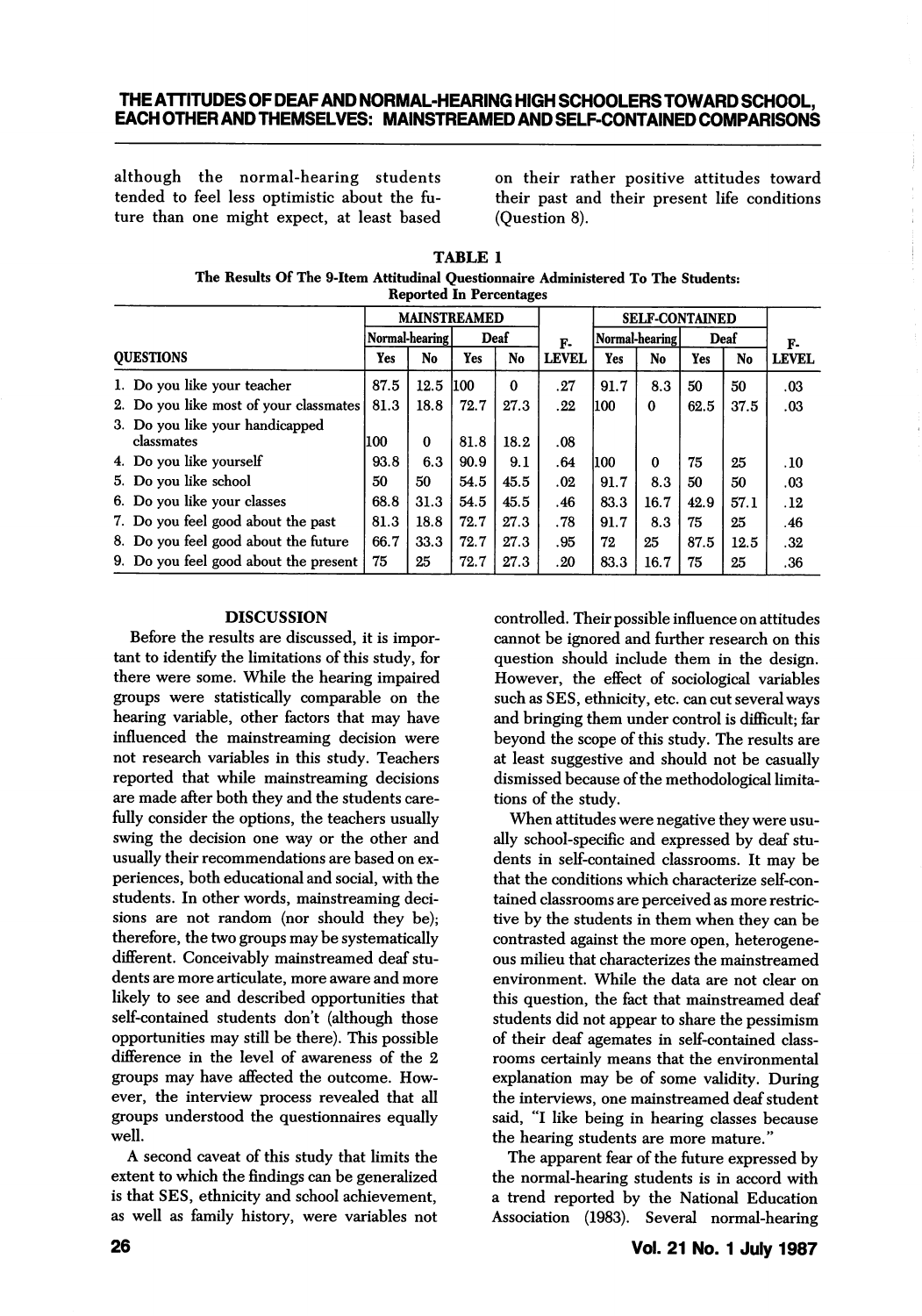### THE ATTITUDES OF DEAF AND NORMAL-HEARING HIGH SCHOOLERS TOWARD SCHOOL, EACH OTHER AND THEMSELVES: MAINSTREAMED AND SELF-CONTAINED COMPARISONS

|                                                                 |                                         |                                      | <b>MAINSTREAMED</b>                      | F-           | <b>SELF-CONTAINED</b>              | F-                                  |                                      |              |
|-----------------------------------------------------------------|-----------------------------------------|--------------------------------------|------------------------------------------|--------------|------------------------------------|-------------------------------------|--------------------------------------|--------------|
| <b>QUESTIONS</b>                                                | Normal-hearing                          |                                      | Deaf                                     | <b>LEVEL</b> |                                    | Normal-hearing                      | Deaf                                 | <b>LEVEL</b> |
| 1. I would give my teacher a grade of:                          | A<br>В<br>Ċ<br>D<br>F                   | 6.3<br>68.3<br>12.5<br>6.3<br>6.3    | 27.3<br>27.3<br>45.5<br>0<br>$\bf{0}$    | .31          | A<br>B<br>C<br>D<br>F              | 16.7<br>58.3<br>8.3<br>16.7<br>0    | 0.<br>37.5<br>62.5<br>0<br>0         | $.002*$      |
| 2. I would give my classmates a<br>grade of:                    | A<br>B<br>C<br>D<br>F                   | 6.3<br>43.8<br>37.5<br>6.3<br>6.3    | 27.3<br>63.6<br>18.2<br>18.2<br>$\bf{0}$ | .26          | A<br>B<br>$\overline{C}$<br>D<br>F | 25<br>33.3<br>33.3<br>8.3<br>0      | 0.<br>50<br>50<br>0<br>0             | .28          |
| 3. I would give my handicapped<br>classmates a grade of:        | A<br>В<br>$\mathbf C$<br>D<br>F         | 43.8<br>50.0<br>$\bf{0}$<br>6.3<br>0 | 0<br>18.2<br>45.5<br>36.4<br>0           | $.001*$      | A<br>B<br>$\mathbf C$<br>D<br>F    |                                     |                                      |              |
| 4. I would give myself a grade of:                              | A<br>B<br>$\mathbf C$<br>D<br>F         | 0<br>75<br>18.8<br>0<br>6.3          | 9.1<br>63.6<br>27.3<br>0<br>0            | .44          | A<br>$\bf{B}$<br>C<br>D<br>F       | 8.3<br>58.3<br>33.3<br>0<br>0       | 25<br>25<br>37.3<br>12.5<br>0        | .44          |
| 5. I would give my school a grade of:                           | A<br>B<br>$\overline{C}$<br>D<br>F      | 6.3<br>18.8<br>43.8<br>25<br>6.3     | 18.2<br>27.3<br>45.5<br>9.1<br>$\bf{0}$  | .40          | A<br>B<br>C<br>D<br>F              | 33.3<br>16.7<br>50<br>0<br>$\bf{0}$ | $\bf{0}$<br>37.5<br>25<br>37.5<br>0  | $.05*$       |
| 6. I would give my classes a grade of:                          | A<br>В<br>$\mathbf C$<br>D<br>F         | $\bf{0}$<br>37.5<br>50<br>6.3<br>6.3 | 18.2<br>27.3<br>54.5<br>0<br>$\bf{0}$    | .51          | A<br>B<br>C<br>D<br>F              | 16.7<br>58.3<br>16.7<br>8.3<br>0    | $\bf{0}$<br>25<br>50<br>25<br>0      | $.03*$       |
| 7. I would give my life up to now<br>a grade of:                | A<br>В<br>$\mathbf C$<br>D<br>F         | 18.8<br>56.3<br>18.8<br>0<br>6.3     | 18.2<br>63.6<br>18.2<br>0<br>$\bf{0}$    | .39          | A<br>В<br>C<br>D<br>F              | 25<br>58.3<br>16.7<br>0<br>0        | 12.5<br>25<br>50<br>12.5<br>$\bf{0}$ | .35          |
| 8. I expect the next 10 years of my<br>life to earn a grade of: | A<br>В<br>$\mathbf C$<br>D<br>${\bf F}$ | 56.3<br>43.8<br>0<br>0<br>$\bf{0}$   | 63.6<br>27.3<br>9.1<br>0<br>$\bf{0}$     | .18          | A<br>в<br>C<br>D<br>F              | 33.3<br>50<br>16.7<br>0<br>0        | 25<br>62.5<br>12.5<br>0<br>0         | .46          |
| 9. Today I would give myself a<br>grade of:                     | A<br>в<br>C<br>D<br>F                   | 18.8<br>56.3<br>18.8<br>6.3<br>0     | 0<br>54.5<br>45.5<br>0<br>0              | .32          | A<br>B<br>C<br>D<br>F              | 16.7<br>50<br>33.3<br>0<br>0        | $\bf{0}$<br>62.5<br>37.5<br>0<br>0   | .13          |

#### TABLE 2 The Results Of The 9-Item Questionnaire Administered To The Students: Reported In Letter Grades

students indicated that they felt that their lives would be enriched if they could spend more time with deaf students and one deaf student

remarked, "I wish my teachers would give me harder work so that I could stay up with the hearing kids."